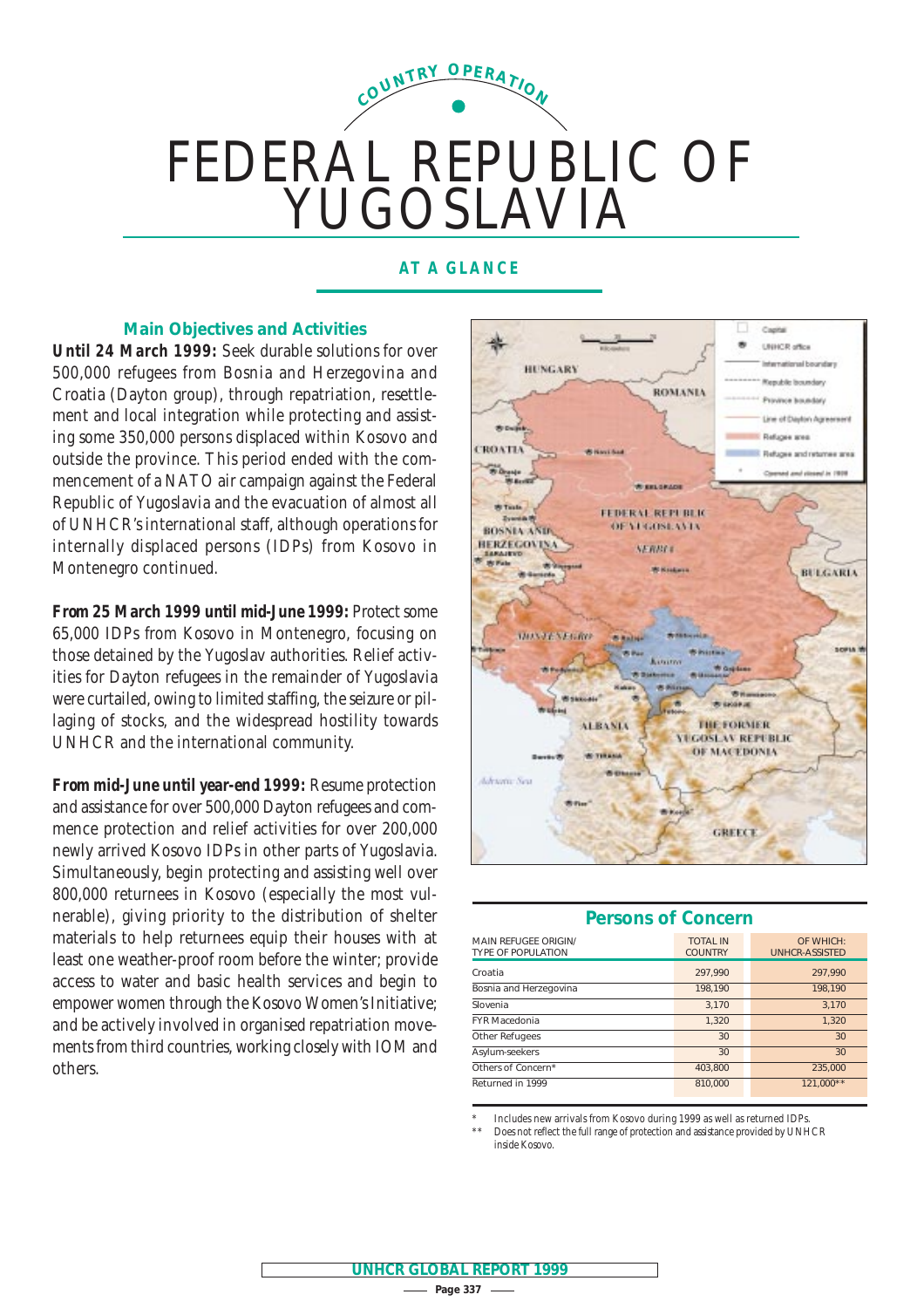# **Impact**

- Until the end of March 1999, UNHCR was widely recognised to have mounted a highly effective protection and assistance operation for IDPs within Kosovo and Montenegro, working closely with ICRC and the OSCE.
- Progress was slow in finding durable solutions for the over 500,000 Dayton refugees, since many did not wish to repatriate voluntarily, often due to the political, security, legal and administrative obstacles in their countries of origin which continued to impede their return. During the year, 5,643 refugees were resettled in various countries. UNHCR continued to support the Commissioners for Refugees and Displaced Persons of Serbia and of Montenegro in meeting the needs of 50,000 of the most vulnerable refugees accommodated in some 500 collective centres. It also worked with the Serbian Commissioner on a modest local integration project for refugees who became naturalised.

| Income and Expenditure - SP Activities (USD) |                                             |                                   |  |                                        |  |                                    |  |  |  |
|----------------------------------------------|---------------------------------------------|-----------------------------------|--|----------------------------------------|--|------------------------------------|--|--|--|
| <b>WORKING</b><br><b>BUDGET</b>              | <b>INCOME FROM</b><br><b>CONTRIBUTIONS*</b> | <b>OTHER FUNDS</b><br>AVAILABLE** |  | <b>TOTAL FUNDS</b><br><b>AVAILABLE</b> |  | <b>TOTAL</b><br><b>EXPENDITURE</b> |  |  |  |
| 139.055.336                                  | 45.764.564                                  | 88.657.412                        |  | 134.421.976                            |  | 130.569.435                        |  |  |  |

\* Includes contributions earmarked for the Special Operation in South-Eastern Europe. \*\* Includes opening balance and adjustments.

The above figures do not include costs at Headquarters.



- During the emergency, UNHCR's relief activities in Yugoslavia centred on meeting the protection needs of some 65,000 IDPs from Kosovo in Montenegro, since material needs were largely met by others. Operations in other parts of Yugoslavia were scaled down considerably.
- As of mid-June, UNHCR co-ordinated a large-scale reintegration and shelter rehabilitation programme for returning refugees and IDPs, focusing on shelter winterisation. The shelter programme was successfully completed. No winter-related mortality owing to inadequate shelter was reported.
- UNHCR worked closely with the NATO force in Kosovo (KFOR), the United Nations Mission in Kosovo (UNMIK) and the OSCE to protect and assist the non-Albanian ethnic minorities remaining in the province and reduce further displacement. Despite these efforts, the year ended with the majority of non-Albanians having departed Kosovo, most to other parts of Yugoslavia.

# **WORKING ENVIRONMENT**

# **The Context**

UNHCR established an office in Belgrade in 1976, mainly to assist refugees from Eastern Europe who fled to the former Socialist Federal Republic of Yugoslavia. Beginning in late 1991, the Federal Republic of Yugoslavia began to receive large numbers of ethnic Serb refugees from Croatia and Bosnia and Herzegovina: 500,000 by December 1995 when the General Framework Agreement for Peace in Bosnia and Herzegovina (Dayton Agreement) was signed. Under the Dayton Agreement, UNHCR worked closely with the authorities of Yugoslavia and other countries in the region to implement its mandated responsibility under Annex 7 to plan for the phased and orderly return of refugees to their homes.

UNHCR opened a field office in Pristina in 1993 to protect and assist the Dayton refugees and monitor the situation in Kosovo. The situation in the province became a cause of major international concern following a government offensive against an alleged terrorist stronghold in March 1998. Armed clashes between security forces and the Kosovo Liberation Army (KLA), combined with incidents directed at the civilian population, intensified during 1998. As a result, UNHCR mounted an operation to protect and assist the internally displaced, at the request of the Yugoslav author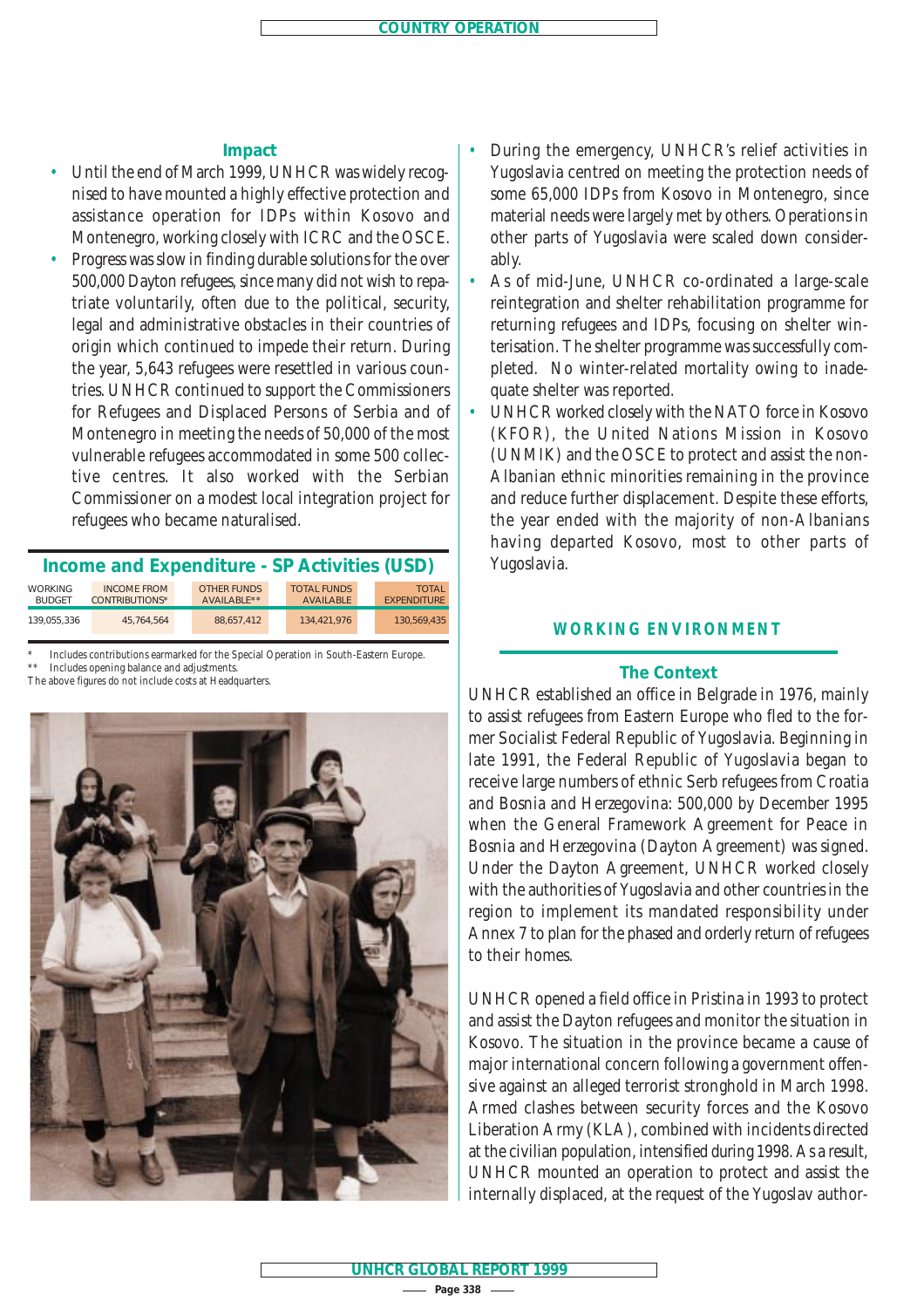ities. By the beginning of 1999, 180,000-200,000 persons displaced within the province, along with 6,000 refugees from Bosnia and Herzegovina and Croatia (Dayton group) living there were of concern to UNHCR. Its work to ease tensions and promote early return of the displaced was hindered by the growing spiral of violence in Kosovo. International efforts at Rambouillet and Paris failed to find a mutually satisfactory settlement and the violence continued. By that time, some 350,000 people had been displaced.

NATO launched air strikes on Yugoslavia on 24 March 1999. On the eve of the attack, almost all UNHCR international staff were evacuated. Over the next few days and weeks, more than 850,000 refugees crossed from Kosovo into neighbouring countries or were evacuated from FYR Macedonia to other countries. A total of 69,900 IDPs arrived in Montenegro, of whom close to 40,000 moved on to Albania. The remainder was housed in collective centres and with host families. UNHCR staff returned to Montenegro on 30 March and helped to mount an effective relief effort. Following UN Security Council resolution 1244, UNHCR reestablished its office in Kosovo, staff returned and activities resumed as from 13 June.

# **Constraints**

After years of international ostracism and crippling economic sanctions, and then the damage caused by the NATO air campaign, the Yugoslav economy is in tatters. The Yugoslav authorities are reluctantly open to envisaging forms of local integration, on condition that the international community continue to finance the care of refugees on its soil. The arrival of over 200,000 newly displaced persons from Kosovo during the year added an additional burden. Yugoslavia now hosts well over 700,000 refugees and IDPs and is the largest host country in the region. The Montenegrin authorities also maintained an open-door policy towards the IDPs. States in the region made little substantial progress on issues affecting the attainment of durable solutions for the Dayton group of refugees.

In Kosovo province, fundamental constraints were the collapsed administration, economy and infrastructure, and the absence of key elements of a functioning civil society. Bridges and roads have been destroyed. Landmines and unexploded ordnance pose grave risks. Telecommunications and electricity are erratic at best. Water, medical, and sanitation services have been disrupted. At the same time, large-scale return of the ethnic Albanian community increased tension inside Kosovo. Some 200,000 non-Albanians had fled to Serbia by the end of 1999. The non-Albanian ethnic minorities in Kosovo, estimated to number some 100,000, faced daily harassment, isolation, violence and intimidation. The security situation remained difficult. Frequent disturbances to law and order affected everyone, especially the remaining non-Albanian population. Throughout the year, UNHCR and other humanitarian staff also faced serious risks to their safety and security. The large number of international organisations and NGOs in Kosovo (over 200 registered with UNHCR/OCHA alone) and Montenegro made co-ordination a challenge. UNHCR's co-operation with KFOR also presented challenges regarding the maintenance of the civil and impartial nature of humanitarian action.

## **Funding**

The Kosovo emergency operation was fully funded well before the end of the year.

# **ACHIEVEMENTS AND IMPACT**

## **Protection and Solutions**

UNHCR's protection role was particularly challenging. In Belgrade, it continued to press the relevant authorities for information on the naturalisation of refugees, as a first step towards local integration. Dialogue with offices in Bosnia and Herzegovina and Croatia was strengthened to improve the flow of information to prospective returnees about the situation in their country of origin and encourage repatriation. UNHCR appealed to the Yugoslav and Serbian authorities, as well as the KLA, to curtail arbitrary arrest and detention, mistreatment while under detention, abductions and murder. Representations were also made to the authorities regarding the use of collective centres for refugees in Kosovo as police posts or encampments, which endangered the lives of the refugees by rendering them vulnerable to attacks by the KLA. In Montenegro, UNHCR worked with the Montenegrin authorities to ensure that the border remained open to new arrivals and worked to release those detained by the Yugoslav authorities.

After June 1999, well over 800,000 refugees and IDPs returned to Kosovo (including 430,000 from Albania and 223,000 from FYR Macedonia). Close field-level monitoring and interventions in Kosovo assisted the protection of non-Albanian ethnic minorities (such as Serbs and Roma). This involved comprehensive joint

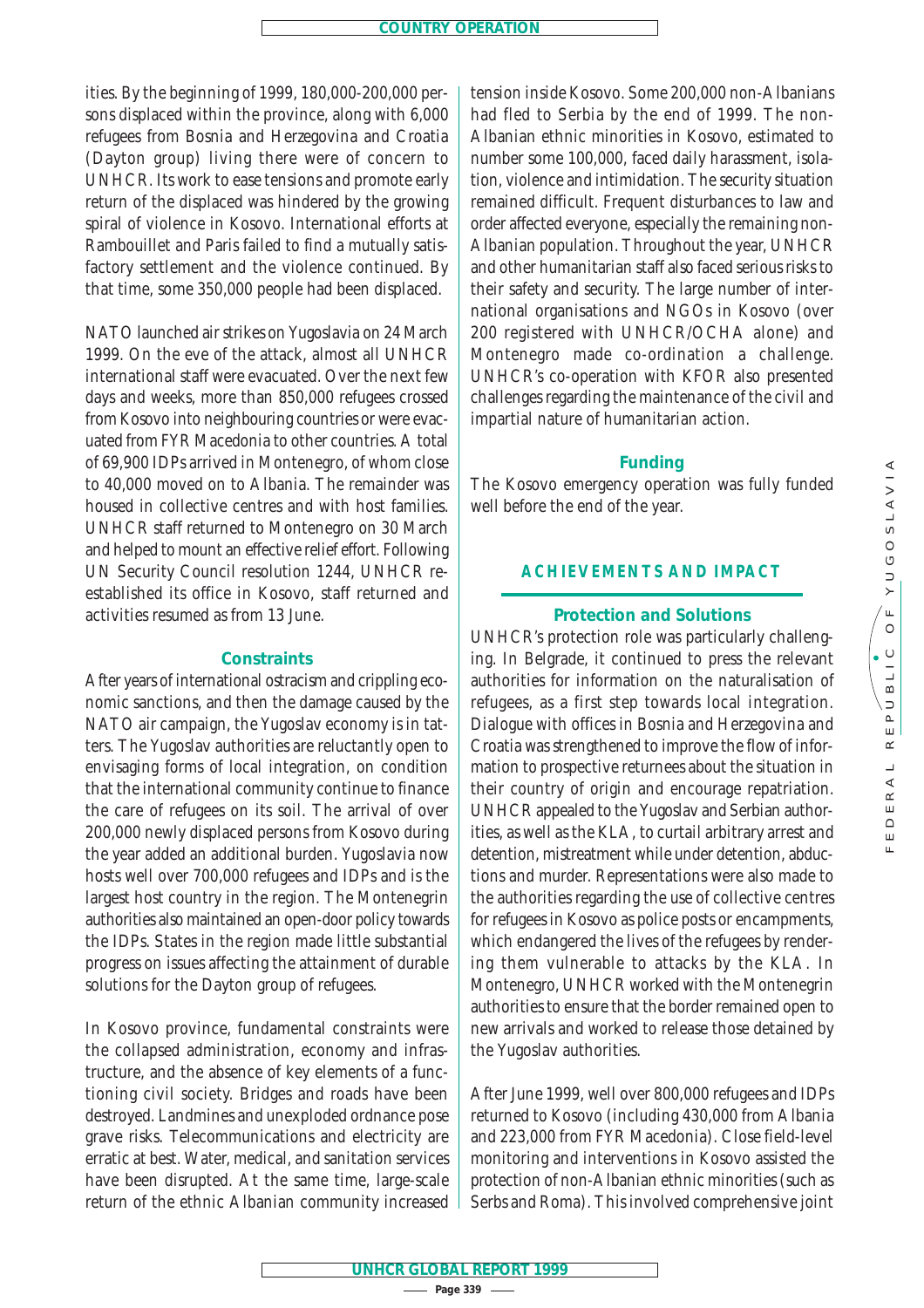OSCE/UNHCR minority reports, which analysed significant trends and made recommendations for further action. UNHCR also worked to ensure freedom of movement, freedom of communication for those in isolated minority enclaves, safe alternative accommodation, and accurate legal and protection information. Other protection concerns included access to basic services, including health, food and education, as well as enjoyment of other basic civil rights. In collaboration with KFOR and UNMIK, UNHCR was obliged to arrange evacuations of citizens-at-risk in a limited number of cases. Women's needs were addressed through the activities of three umbrella organisations working inside Kosovo. Resettlement activities continued, but were scaled down during the NATO campaign. During the year, 5,643 refugees were resettled in various countries.

## **Activities and Assistance**

The activities described below were implemented in Kosovo or in other parts of Yugoslavia (FRY).

## *Community Services:*

*FRY:* Activities focused on the social and cultural integration of refugees of all ages. Various activities were implemented in 60 collective centres for both refugees and IDPs in 25 municipalities in Serbia. Owing to the NATO airstrikes, regular activities and visits to collective centres were significantly curtailed. Many of the programmes for children continued, however, in an effort to prevent anxiety and fear, and to help overcome the trauma induced by bombing.

*KOSOVO:* Three Roma IDP communities received special protection, including KFOR security, and accommodation. To meet women's needs and address the psychosocial needs of people in collective centres, a referral and direct support mechanism was created in each UNHCR office in Kosovo as well as at the three Kosovo Women's Initiative umbrella agencies. A children's psychosocial programme was funded in Orahovac, where ethnic tensions ran high. Temporary community shelters were funded by this sector. To facilitate the final distribution of relief items at community level, funds were provided to a local partner to reinforce technical and other capacities.

## *Crop Production:*

*FRY:* Three partners were funded to implement food security programmes. The objective was to make refugee and IDP families living in selected collective centres more self-reliant by increasing their food security and therefore gradually decrease dependence on external food assistance. Greenhouses were set up in collective centres throughout the country in rural areas where sufficient land was available. Families in centres were selected to implement agricultural activities. They received technical training whenever necessary. Some of the produce was kept by people who grew it and a percentage was sent to the centres' kitchens for communal cooking and distribution. A total of 8,240 people housed in 92 collective centres benefited. Relevant agencies also provided spare parts and additional seeds to those families already working in greenhouses built in earlier years. One partner implemented a food security programme in selected rural areas.

*KOSOVO:* In early 1999, plastic sheeting was procured to build greenhouses in western Kosovo.

## *Domestic Needs/Household Support:*

*FRY:* In 1999, a partner organisation provided basic household items for 108 collective centres, accommodating 11,000 refugees and IDPs. Another partner provided basic furniture for 58 housing units. Some 1,200 refugees repatriating to Croatia were provided with food and board prior to being taken home. Room and board was also provided for vulnerable refugees and IDPs from remote areas who approached UNHCR's office in Belgrade asking for advice, or medical or legal aid. *KOSOVO:* By year's end, 800,000 blankets, 435,000 mattresses, 274,000 pieces of plastic sheeting, 650,000 hygienic kits, 26,000 multi-purpose stoves, 28,000 children's coats, 28,000 children's boots and over 90,000 children's underwear sets had been distributed. Firewood was provided for some 16,000 families (three cubic metres each). Diesel fuel was also purchased for operational purposes.

#### *Education:*

*FRY:* Five partners were funded to implement skills development and vocational training programmes. Refugees enrolled in a variety of classes aimed at improving their skills and chances of employment. Particular attention was paid to vulnerable individuals, especially women. Links were established with local employment offices in order to prepare courses tailored to the needs of the job market. Training included classes in accounting, computer skills, handicrafts, and foreign languages.

*KOSOVO:* A total of 97 schools were rehabilitated, benefiting all age groups. Fifty thousand school bags were procured internationally and distributed, in co-ordination with UNICEF, to schoolchildren (both returnees and minority groups) in northern Kosovo.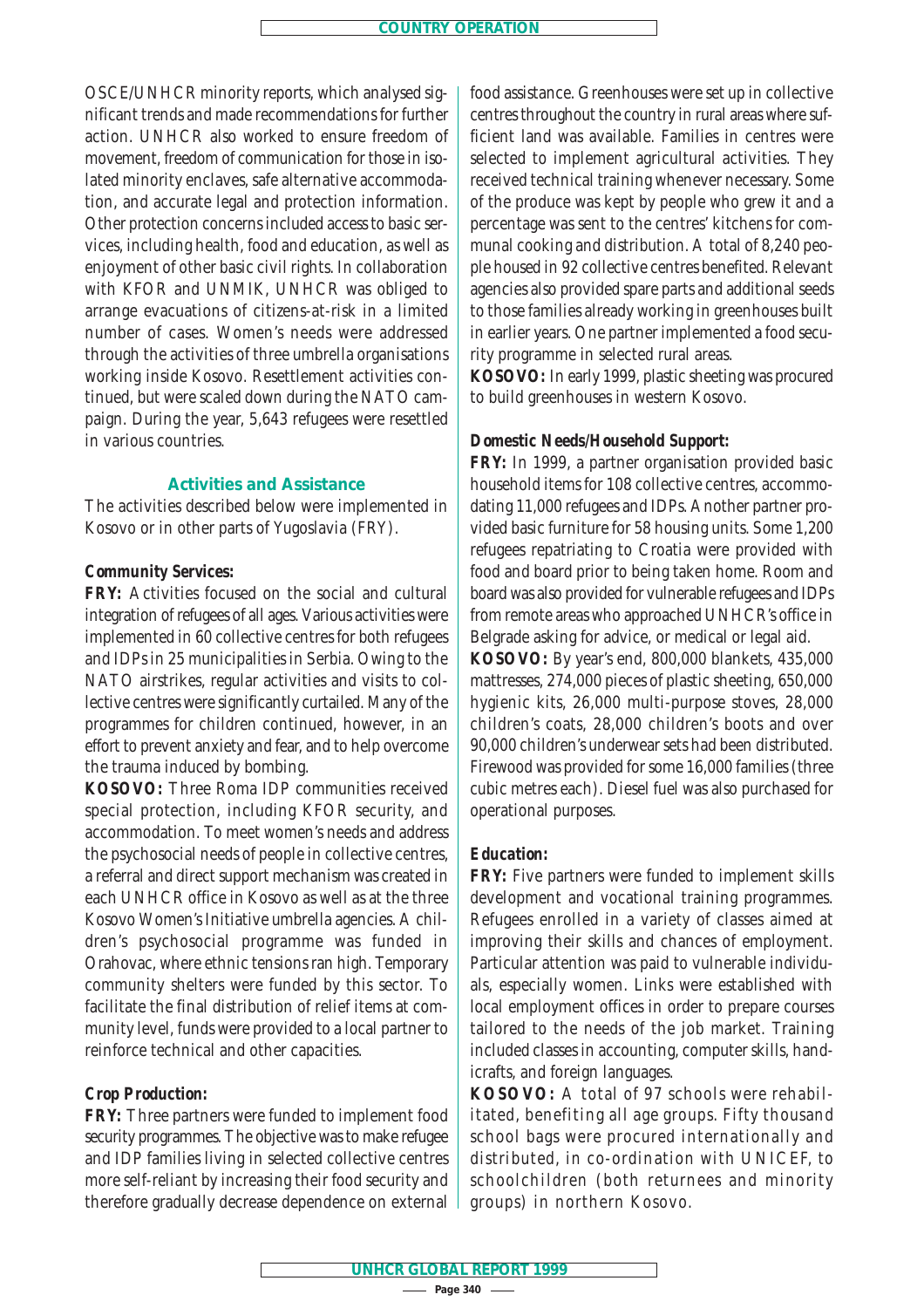# *Food:*

*FRY:* The provision of fresh food, initially planned for the first four months of 1999, was extended for six weeks (until mid-June) to improve the nutritional status of the refugees accommodated in collective centres throughout Serbia and Montenegro. An initial food basket containing vegetables, fruit and eggs was augmented with canned meat, milk powder and pasta in May and June, and during the last three months of the year. In that period, the project was expanded to IDPs accommodated in existing or newly opened collective centres.

*KOSOVO:* Complementary and fresh food was provided, primarily for protection reasons, for up to 50,000 beneficiaries (mostly ethnic minorities) without access to food (owing to lack of resources, lack of access to markets and, above all security concerns). Fifteen hospitals and social institutions received fresh and complementary food. One-off purchases of food were made to assist extremely vulnerable destitute people. From June to September, a monthly distribution of bulk food was provided. From October to December, some 900,000 people (some 53 per cent of the population) received monthly bulk food rations.

# *Health/Nutrition:*

*FRY:* Medical assistance was provided for refugees in collective centres and private accommodation unable to use State facilities. Special drugs and medical supplies were distributed to particularly vulnerable people, including the chronically ill, children under 18 and adults over 60. Whenever possible, refugees were referred to public health structures. In the second half of 1999, the Special Medical Programme was extended to cover Kosovo IDPs living alongside the refugee population. During the last quarter, UNHCR asked the implementing partner to cover particularly remote collective centres in Northern Vojvodina, where elderly refugees needed urgent medical attention.

*KOSOVO:* UNHCR's Health Co-ordinator worked closely with UN agencies, UNMIK and WHO, as well as a large number of health-related NGOs. Through the Kosovo Women's Initiative, normal health providers and women-oriented centres received information on reproductive health. A local clinic in Vucitrn was helped with a children's health programme. Initial efforts were made to focus on assisting official health institutions. Because minorities had limited access to these institutions, a system of mobile and separate clinics was created (not funded by UNHCR – but supported and co-ordinated by the UNHCR health consultant and protection unit).

# *Income Generation:*

*FRY:* Six partners helped refugees wishing to integrate in the country to become more autonomous through small-scale economic activities. Two types of assistance were provided. Loans were given to extremely vulnerable refugees with entrepreneurial ideas, but no access to local credit schemes or grants in kind. A total of 1,580 loans were disbursed. Vulnerable refugees ineligible to apply for loans received grants in-kind to start small-scale businesses. Grants in-kind benefited 1,554 persons. Plans to set up a viable countrywide micro-credit scheme had to be shelved until the summer of 1999.

*KOSOVO:* Funds were provided for up to 100 microcredit loans in south-western Kosovo, with the stipulation that 50 per cent go to qualified female applicants and that up to five per cent be allocated to local residents classified as persons at-risk (ethnic minorities).

## *Legal Assistance:*

*FRY:* A nation-wide network of legal advice centres for refugees was expanded to cover IDPs. One international and two local organisations implemented these activities. One local partner represented refugees in courts of law. Refugees received help on a wide variety of issues, including their status in Yugoslavia, and the possibility of obtaining legal documentation from their countries of origin.

*KOSOVO:* UNHCR opened five legal advice offices, with mobile clinics, to provide information, documentation and referral information on legal/protection issues. A local NGO was provided with funds to conduct a standardised monthly survey, using UNHCR's locally developed "returnee monitoring format", to track trends and common returnee concerns. In addition, the partner agreed to document human rights abuses suffered by minorities throughout Kosovo. Confidence-building bus services were launched to provide freedom of movement for some 25,000 residents considered to be at risk in volatile areas characterised by ethnic tensions. Satellite telephone calls were provided free of charge to local people classified as residents-at-risk to enable them to communicate with friends and relatives. Material and financial support was provided to KFOR to reinforce the doors, windows and locks of residents-at-risk. De-mining activities were funded.

# *Livestock:*

*FRY:* Poultry was purchased and distributed to some 70 collective centres. Refugees residing in the centres began to produce eggs and poultry, as a means to

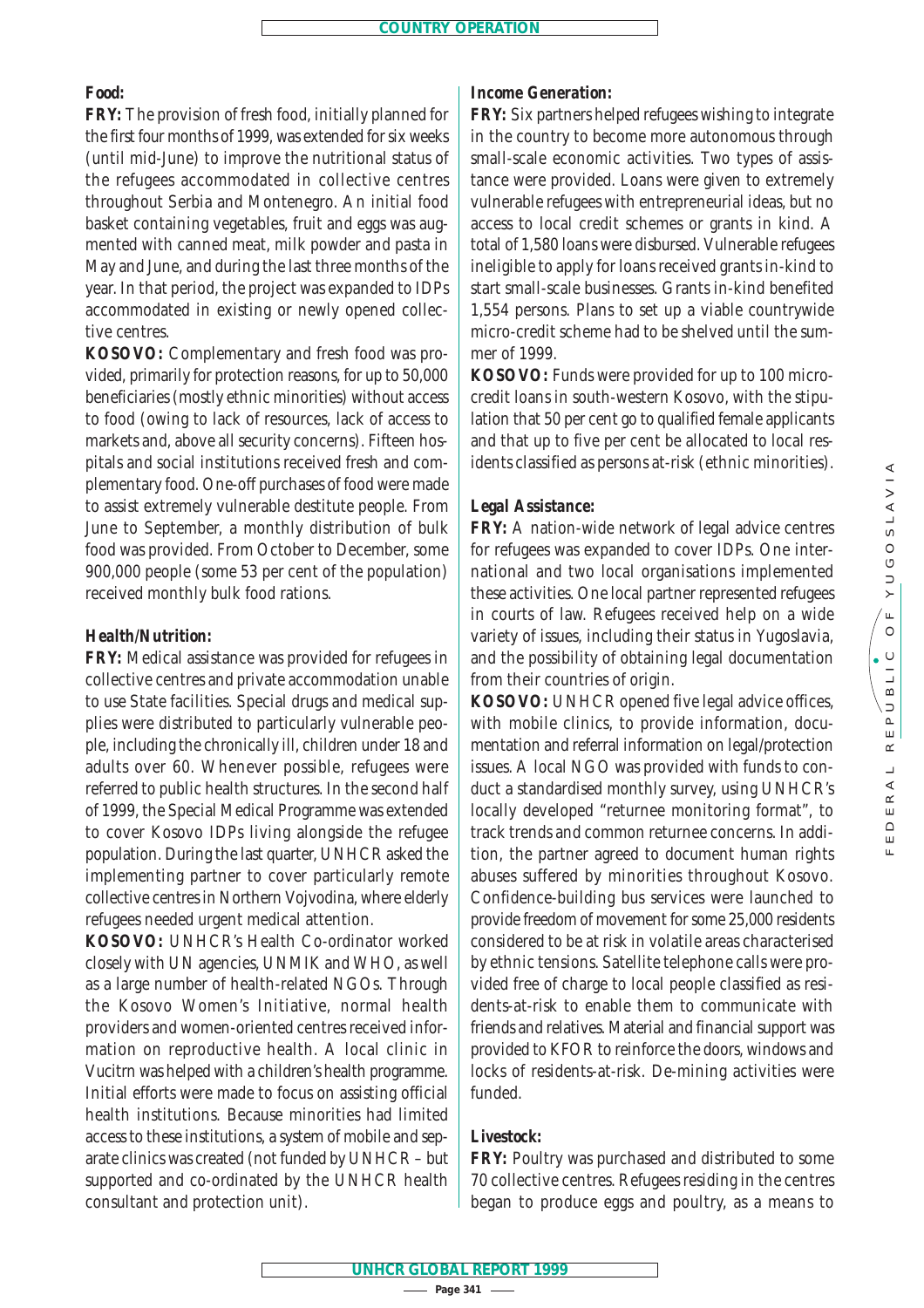become more self-reliant. Some 4,500 refugees benefited from this activitiy.

# *Operational Support (to Agencies):*

*FRY:* Partners received funding to cover staff costs and other administrative expenses. UNHCR supported two refugee magazines (Odgovor and Povratak), and one radio programme (Putokaz on Radio B92, later B2- 92) disseminating information on the refugee situation, refugee status and prospects in Yugoslavia as well as in the countries of origin.

*KOSOVO:* Up to 15 UNVs strengthened the country operation. Staff seconded from the Danish Refugee Council (DRC) and the Norwegian Refugee Council (NRC) implemented public and mass information campaigns, and some of their international overhead costs were also covered.

# *Sanitation:*

*FRY:* The high occupancy rate of some collective centres made it necessary to carry out the urgent maintenance or repair of sanitation facilities. The work was arranged by NGOs working in the centres in coordination with the collective centre management. Some 15,000 refugees benefited from this activitiy.

## *Shelter/Other Infrastructure:*

*FRY:* The shelter project for refugees in Serbia (extended for three months) completed construction of 50 housing units (280 beneficiaries) and the building of 178 units (1,000 beneficiaries) within the selfhelp programme. A second partner implemented a housing project for 60 refugee families. This effort aimed to support the most vulnerable refugees with no prospects of return to their homes. To ensure compliance with local construction norms and standards, UNHCR employed the services of a local engineering firm. UNHCR funded the repair of 108 collective centres, and improved basic living conditions for approximately 11,000 refugees.

KOSOVO: Accommodation was rehabilitated to serve as temporary community shelters throughout Kosovo for up to 10,000 IDPs. Shelter kits were also purchased and distributed: 13,000 Type A kits (for light repairs and protection against winter weather) and 2,700 Type B kits (for larger-scale repairs). Twenty-three generators were purchased and installed. Five hundred pre-fabricated houses were erected in the most heavily damaged areas of Kosovo.

# *Transport/Logistics:*

*FRY:* The transport of tractors and trailers belonging

to refugees repatriating to Croatia (216 tractors, 191 trailers) started only during the last quarter of the year, while transportation to Bosnia and Herzegovina (30 tractors, one trailer, one truck) was effected throughout the year. IOM provided medical escorts to returnees throughout 1999, although one of their stretcher vehicles was stolen. IOM staff escorted all 61 return movements to Croatia; 106 home visits/medical examinations were carried out; and 16 refugees were transported by stretcher vehicle.

*KOSOVO:* Up to June, UNHCR covered the transport costs of secondary distribution of food to local distribution points. After June, UNHCR developed a Kosovo-wide distribution system, in co-ordination with bilateral donors, to address the needs of returnees. The system included transport, warehousing and distribution points (ultimately through local partners), extensive monitoring teams and reporting. Logistics support was given (primarily by road and rail) to transport and store non-food and shelter items en route to 11 primary warehouses. UNHCR also financed: a workshop to service 70 water and sanitation vehicles; vehicles and fuel; the installation of a generator for a temporary community shelter; and international and local transport and warehousing of 500 pre-fabricated housing units contributed by one donor.

# *Water:*

*KOSOVO:* Local residents and returnees throughout Kosovo benefited from a project, co-ordinated by a water/sanitation consultant, to assist in the cleaning of wells, particularly those contaminated by corpses and debris.

# **ORGANISATION AND IMPLEMENTATION**

## **Management**

The operation in Serbia was managed from offices in Belgrade, Kraljevo, Novi Sad and Podgorica, manned by 21 international staff (apart from the period when they were evacuated) and 139 national staff. UNHCR co-operated closely with the Commissioner for Refugees of Serbia, the Commissioner for Displaced Persons of the Republic of Montenegro and the Yugoslav Red Cross. In Kosovo, at the beginning of 1999, UNHCR's head office was located in Pristina, with three field offices in Pec, Prizren and Mitrovica, run by 12 international and 42 national staff. By the end of the year, another three field offices had been opened in Gnijlane, Urosevac and Djakovica. On 31 December, the Kosovo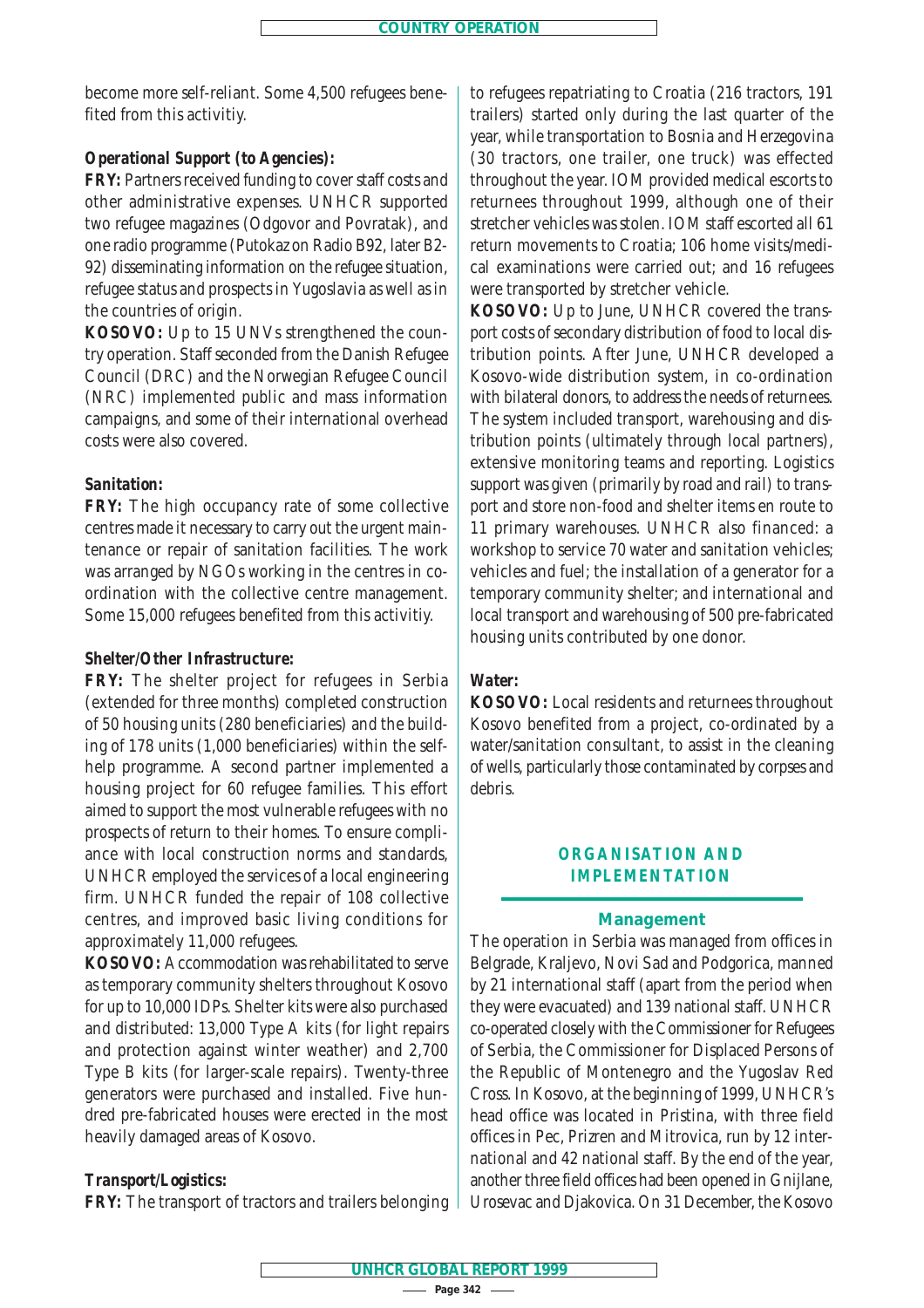operation was run by a total of 237 staff (of whom 66 were internationals, including 14 UNVs, 12 officers seconded from NRC and DRC, and one JPO). UNHCR also administered nine OCHA staff who were working at UNHCR's Pristina office. Offices in Kosovo liaised closely with those in Albania and FYR Macedonia. Since August 1999, the UNHCR office in Pristina has hosted a Resident Auditor (from the UN Office of Internal Oversight) to review the operation on an ongoing basis. A preliminary security evacuation plan was drawn up in December. Contingency plans were updated and a small stockpile of basic supplies was established for up to 30,000 new arrivals.

## **Working with Others**

For projects implemented in Serbia and Montenegro, UNHCR concluded implementing agreements with 32 partners. UNHCR also worked closely with WFP, UNICEF, UNMIK, WHO, UNEP, OCHA, KFOR and other bodies. For projects implemented in Kosovo, UNHCR concluded agreements with 51 partners. Prior to the Kosovo emergency, UNHCR worked closely with the Serbian and local authorities, as well as with the OSCE and the Kosovo Verification Mission (successor to the Kosovo Diplomatic Observer Mission). In Kosovo, UNHCR's Special Envoy served as the Deputy Special Representative for Humanitarian Affairs of the Secretary-General and headed the humanitarian pillar of UNMIK, charged with the coordination of UN humanitarian assistance in Kosovo. Three OCHA staff worked with UNHCR to assist in co-ordination and information sharing with NGOs. More than 200 NGOs were registered with the UNHCR/OCHA Humanitarian Information Centre.

## **OVERALL ASSESSMENT**

UNHCR believes that it met its objectives in the Federal Republic of Yugoslavia, despite the highly charged political environment and the shifts in focus triggered by the failed political negotiations, the NATO air strikes, and the rapid return of refugees to Kosovo. UNHCR's ability to adapt accordingly was severely tested, as was its emergency preparedness and response capacity. UNHCR's greatest challenge is to bring about durable solutions for the 500,000 Dayton group of refugees and for the 200,000 newly displaced from Kosovo. The dire economic situation encouraged refugees to look to voluntary repatriation as a solution.

# **Offices**

Belgrade Djakovica Gnijlane Kraljevo Mitrovica Novi Sad Pec

Podgorica Pristina Prizren Rozaje Ulcinj Urosevac

## **Partners**

## **Serbia and Montenegro:**

 $\simeq$ 툽  $\hfill \Box$ Щ  $\mathbf{L}$ 

**Government Agencies** Montenegrin Commissioner for Displaced Persons Refugee Commissioner of Serbia

#### **NGOs**

American Refugee Committee *Action contre la Faim*  Care International Commission for Real Property Claims Catholic Relief Services Danish Refugee Council *Emercom* Handicap International Hi Neighbour Humanitarian Centre for Integration and Tolerance Humanitarian Law Center Institute for Mental Health International Council of Voluntary Agencies International Federation of Red Cross and Red Crescent Societies International Orthodox Christian Charities International Rescue Committee Italian Consortium of Solidarity Japan Emergency NGOs Norwegian Refugee Council *Odgovor* Oxfam Radio B292 *Sunce* Swiss Disaster Relief World Vision

#### **Other**

International Organisation for Migration

#### **Kosovo:**

**NGOs** *Acteurs de Solidarité*  Action Against Hunger Action by Churches Together Adventist Development and Relief Agency *Agence d'Aide à la Coopération Technique et au* Dévelopement CARE CARE International Caritas Spain Catholic Relief Services *Centro Regionale d'Intervento per la Cooperazione*  **CESVI** Children's Aid Direct Concern Worldwide Council for the Defence of Human Rights and Freedoms Danish Refugee Council European Perspective GOAL **HELP**